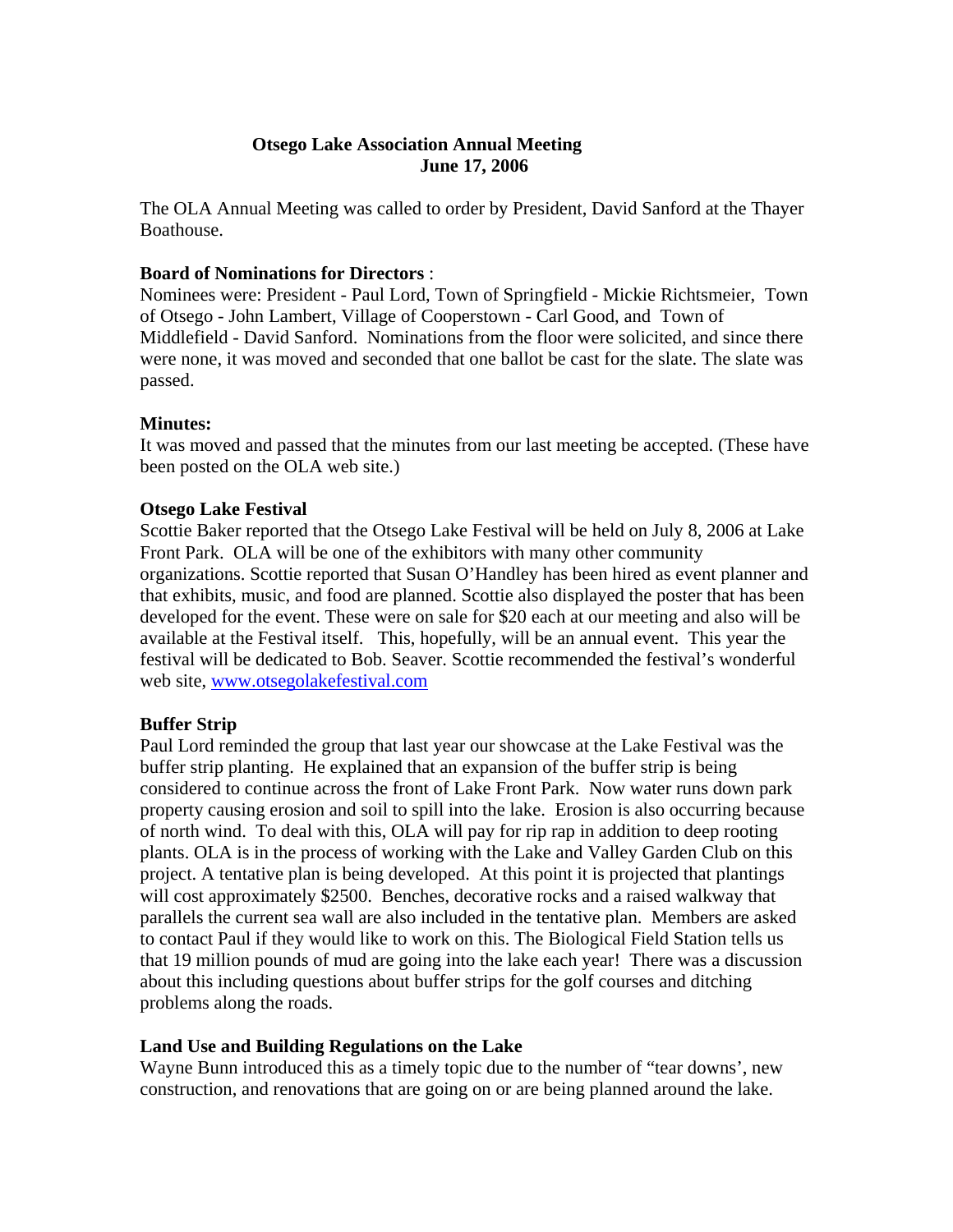Representatives from the Towns of Springfield and Otsego were present to discuss this issue.

Town of Springfield - The Town of Springfield was represented by Dave Staley, Chairman of the Planning Board. He noted that Springfield had been slow in the planning area, but that recent efforts to increase the land use of wind energy had been an incentive for more planning. Springfield has been discussing a moratorium on industrial wind development in order to give the board time to learn about this issue. Dave said that the planning board wants to have a community plan based on community consensus, but that there had not been much luck in this area. Dave reported that Springfield currently has a site plan review, and that if a property owner has a project, an application can be obtained from the town clerk to see whether site plan or other laws apply. Local Law #3 (now local law #1 of 2006) was amended and is pertinent to land owners who front or have deeded access to the lake. Landowners should refer to the law for specifics. There are also regulations on sewage, and Springfield is in the forefront in requiring phosphorusremoving technology. Dave also said that the Springfield Town Board is scheduled to meet in a workshop to discuss "what is a comprehensive plan?" on June 22 at 7 pm at the Community Center.

A discussion followed about the importance of participating in local government, the Mt. Tom development, when it is permitted to cut diseased or fallen trees, the system of coordinating county-town approval for project permits, and the challenge of filling the position of fulltime codes enforcement officer which now has been approved by the Town of Springfield.

Town of Otsego -The Town of Otsego was represented by Jonathan Bass, Chairman of the Planning Board. He informed us that subdivision and land use regulations are in effect, and that The Village of Cooperstown also has its own regulations. He explained that the Town of Otsego is now at a crossroads in the process of comprehensive planning. Jonathan stated that he expects changes in the areas of both minor and major subdivisions In response to a question, Jonathan answered that there has been some increase in commercial pressure regarding subdividing, but most of the pressure has been residential. He also said that the Town was looking at the possibility of the lake shores' (Otsego and Canadarago) having their own districts.

Questions were posed about the impact of outside developers and it was acknowledged that there seemed to have been more involvement by outside developers in the past 2-3 years. It was also asked what had prompted the decision to update the comprehensive plan. The response was that this had come from the board itself since it had been decades since there had been a review. There were also questions and discussions about what the towns were doing regarding holding tanks.

Some other information that Jonathan shared was that there could be no changes in the footprint of a structure within 100 ft of lake. At 500 ft from lake, the footprint can be expanded if it meets the site plan. Owners were advised to meet with Mike Miller, the new zoning officer, to see it was necessary to meet with the planning board. State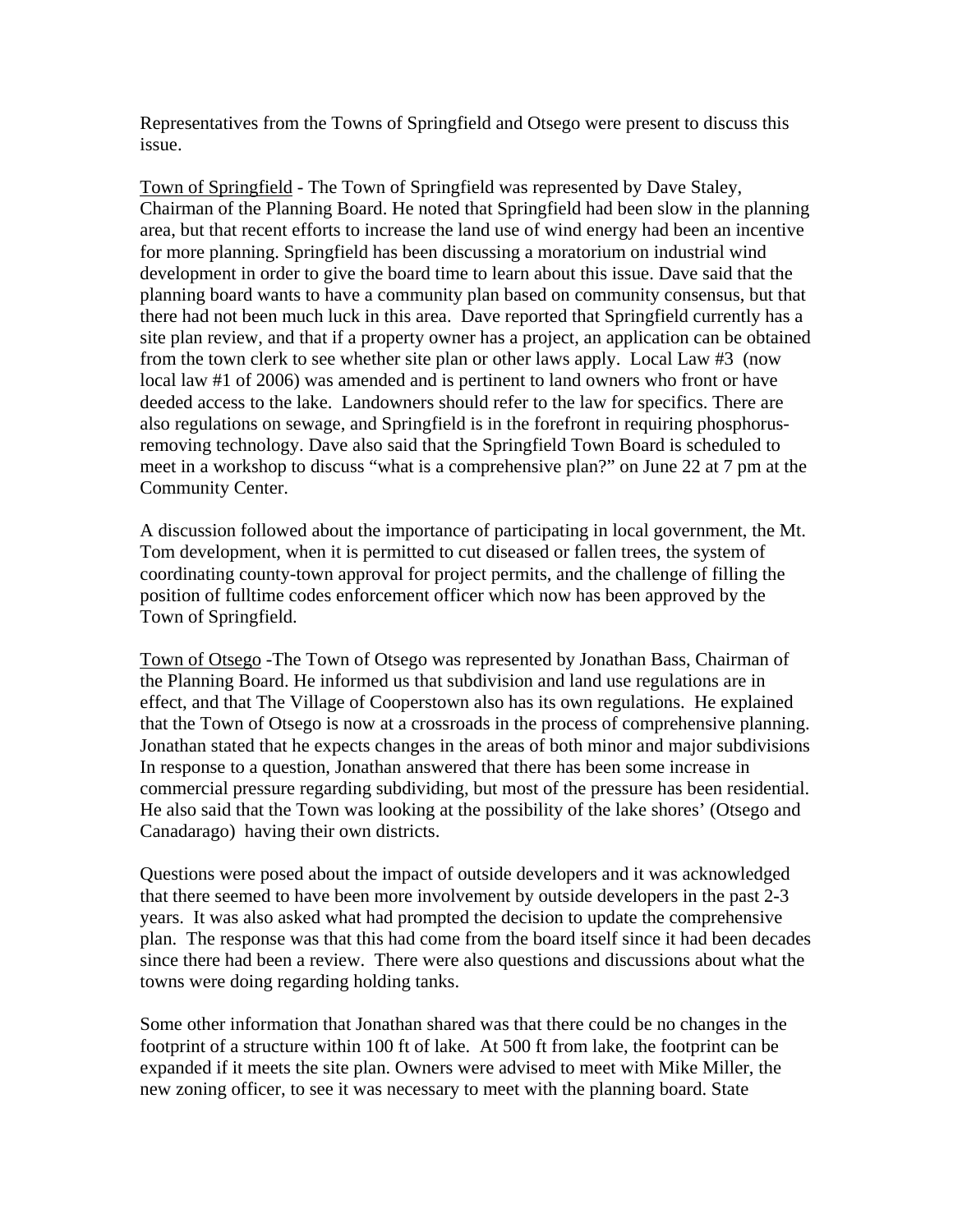Environmental review typically is not needed for residential renovations, but if the structure is in an historic district a "coordinated review" must be done.

**PR Discussion** - David showed OLA membership the large magnetic sign that Wayne Bunn had been instrumental in obtaining. David polled the group about whether we should also sponsor bumper stickers based on the same design (they would cost about \$1 each). Based on the interest shown by the group, it was decided that OLA will go ahead with the project.

Treasurer's Report – Mary Clarke reported that OLA disbursements total \$9015.87. Receipts total \$7836. Our balance on hand (as of 5/31/06) is \$9747.54. We have approximately 100 members, but are hoping this will increase as year passes.

Our next meeting is being planned for the third Saturday in August.

David introduced our new OLA president, Paul Lord. Paul thanked David for his leadership and service and spoke to the membership about the imperative of implementing Lake Management Plan. Paul also spoke about how proud we should be that zebra mussels have been kept out of Otsego Lake. He also spoke about how there were many other important issues that OLA should address. Among these were our need to get our info out into the news, our need help to manage the no wake zone buoy work, and to support the Lake Festival. Paul asked the membership to get involved and to communicate their ideas to the Board.

The meeting adjourned for socialization and announcement of the raffle winners.

# **Meeting of the OLA Board of Directors June 17, 2006**

Following the annual meeting, President, Paul Lord called a brief meeting of the Board. All Board members were present. Paul congratulated the newly elected board members and announced that Mickie agreed to serve as vice-president. Paul asked board members to think about whether they would like to change their assignments and to get back to him about that.

Paul will send out an email regarding our next board meeting. We probably will have to meet regarding the lake festival.

Photos - Paul also informed us that the BFS will redevelop pictures of the larger plume. Scottie also said that we needed a bigger picture for our exhibit in particular.